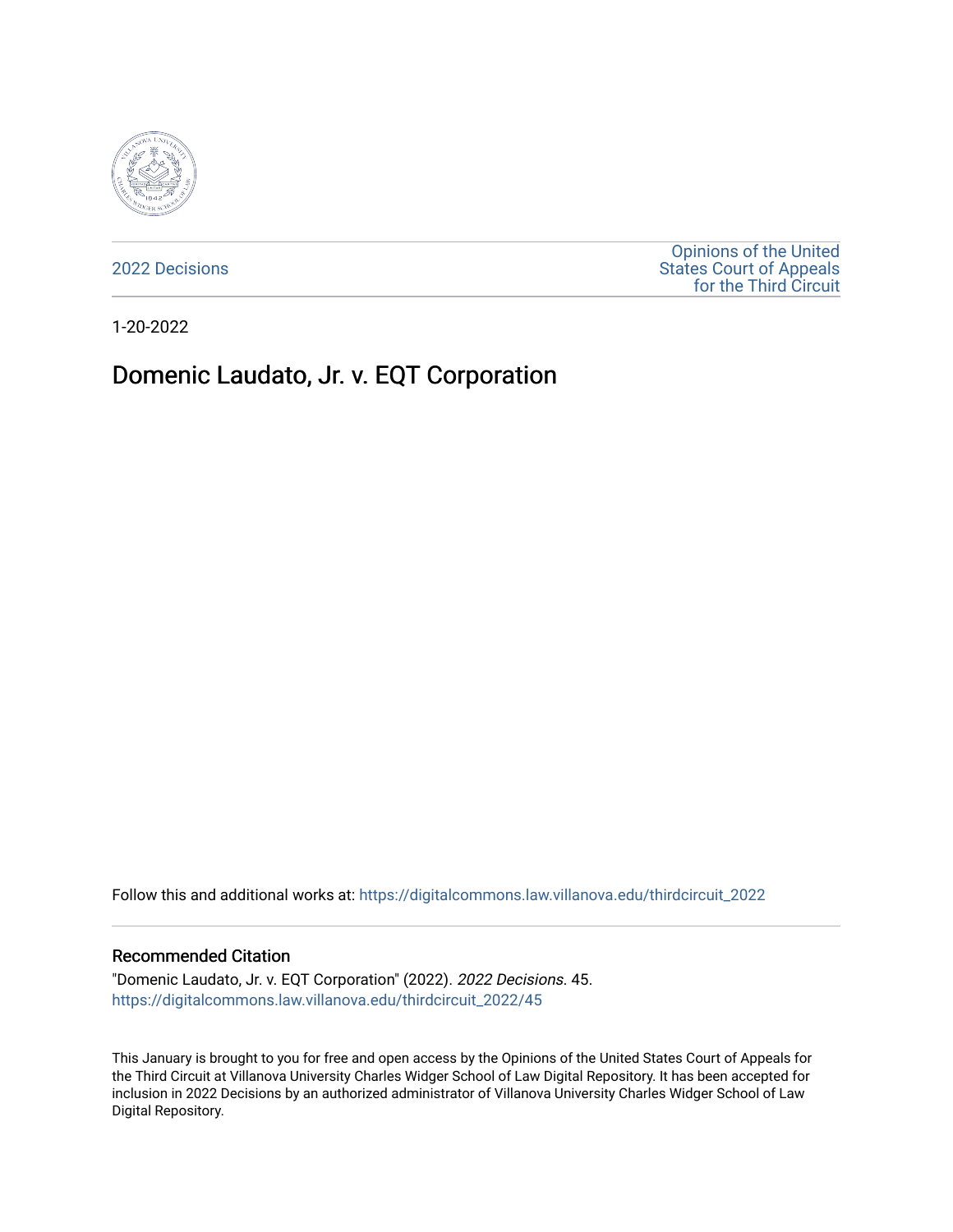#### **PRECEDENTIAL**

## UNITED STATES COURT OF APPEALS FOR THE THIRD CIRCUIT

No. 21-8047 \_\_\_\_\_\_\_\_\_\_\_\_\_\_\_\_\_\_\_\_\_\_\_

\_\_\_\_\_\_\_\_\_\_\_\_\_\_\_\_\_\_\_\_\_\_\_

### DOMENIC LAUDATO, JR.

v.

EQT CORPORATION; EQUITRANS, L.P.; EQT PRODUCTION COMPANY; EQM MIDSTREAM PARTNERS, L.P., **Petitioners** 

\_\_\_\_\_\_\_\_\_\_\_\_\_\_\_\_\_\_\_\_\_\_\_

On Appeal from the United States District Court for the Western District of Pennsylvania District Court No. 2-18-cv-01005 District Judge: Honorable Cathy Bissoon

Submitted November 3, 2021

\_\_\_\_\_\_\_\_\_\_\_\_\_\_\_\_\_\_\_\_\_\_\_\_\_\_

Before: KRAUSE, RESTREPO, and SMITH, *Circuit Judges*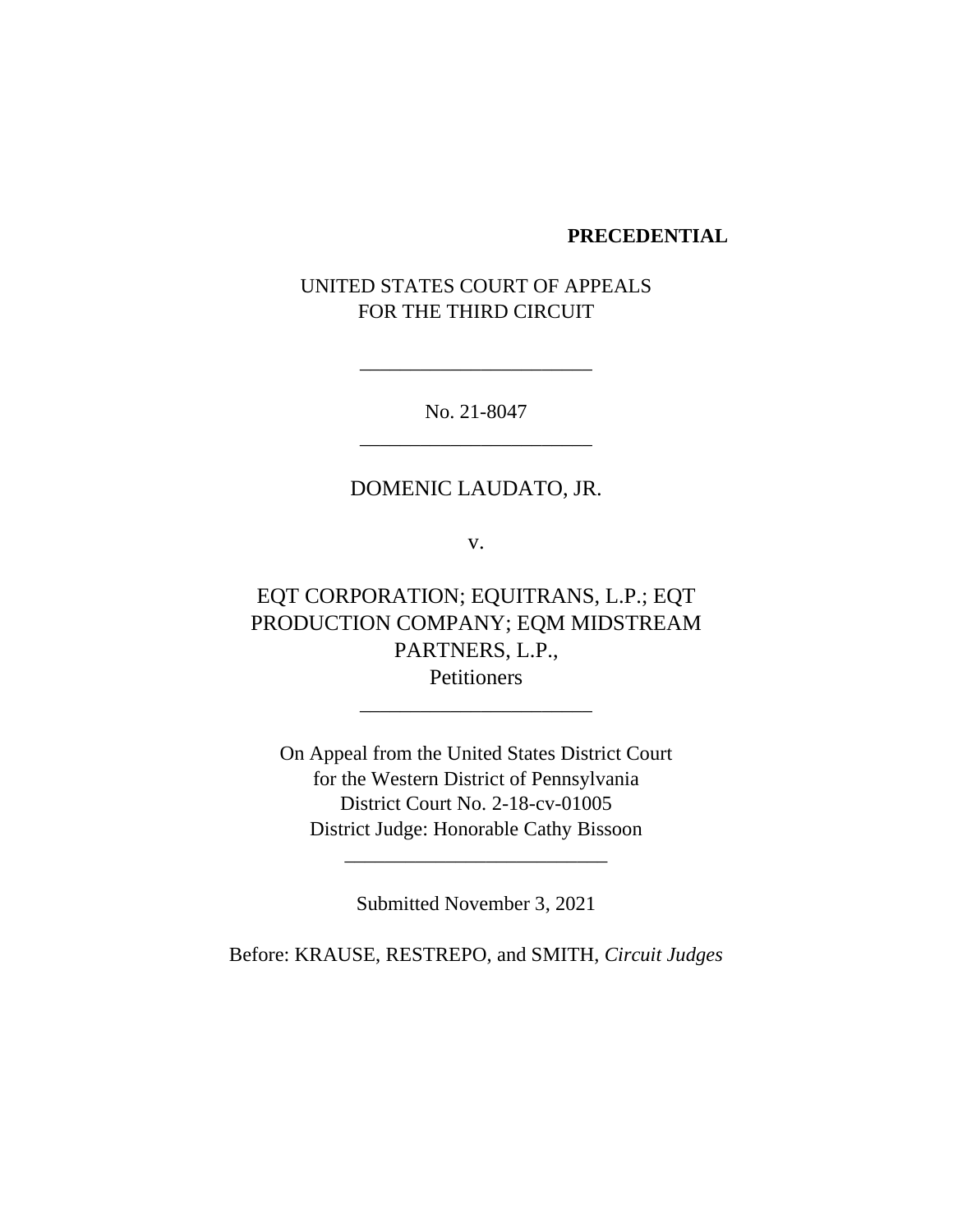(Filed: January 20, 2022)

Lucas Liben Devin M. Misour Nicolle R. Snyder Bagnell Colin E. Wrabley Reed Smith 225 Fifth Avenue Suite 1200 Pittsburgh, PA 15222  *Counsel for Petitioners*

Jordan H. Walker Sever Storey 881 Third Avenue, Southwest Suite 101 Carmel, IN 46032 *Counsel for Respondent*

### OPINION OF THE COURT \_\_\_\_\_\_\_\_\_\_\_\_\_\_\_\_\_\_\_\_\_\_\_\_\_\_

\_\_\_\_\_\_\_\_\_\_\_\_\_\_\_\_\_\_\_\_\_\_\_\_\_\_

SMITH, *Circuit Judge*.

Before the Court is the Petition to Appeal Under Rule 23(f) filed by EQT Corp., Equitrans, L.P., EQT Production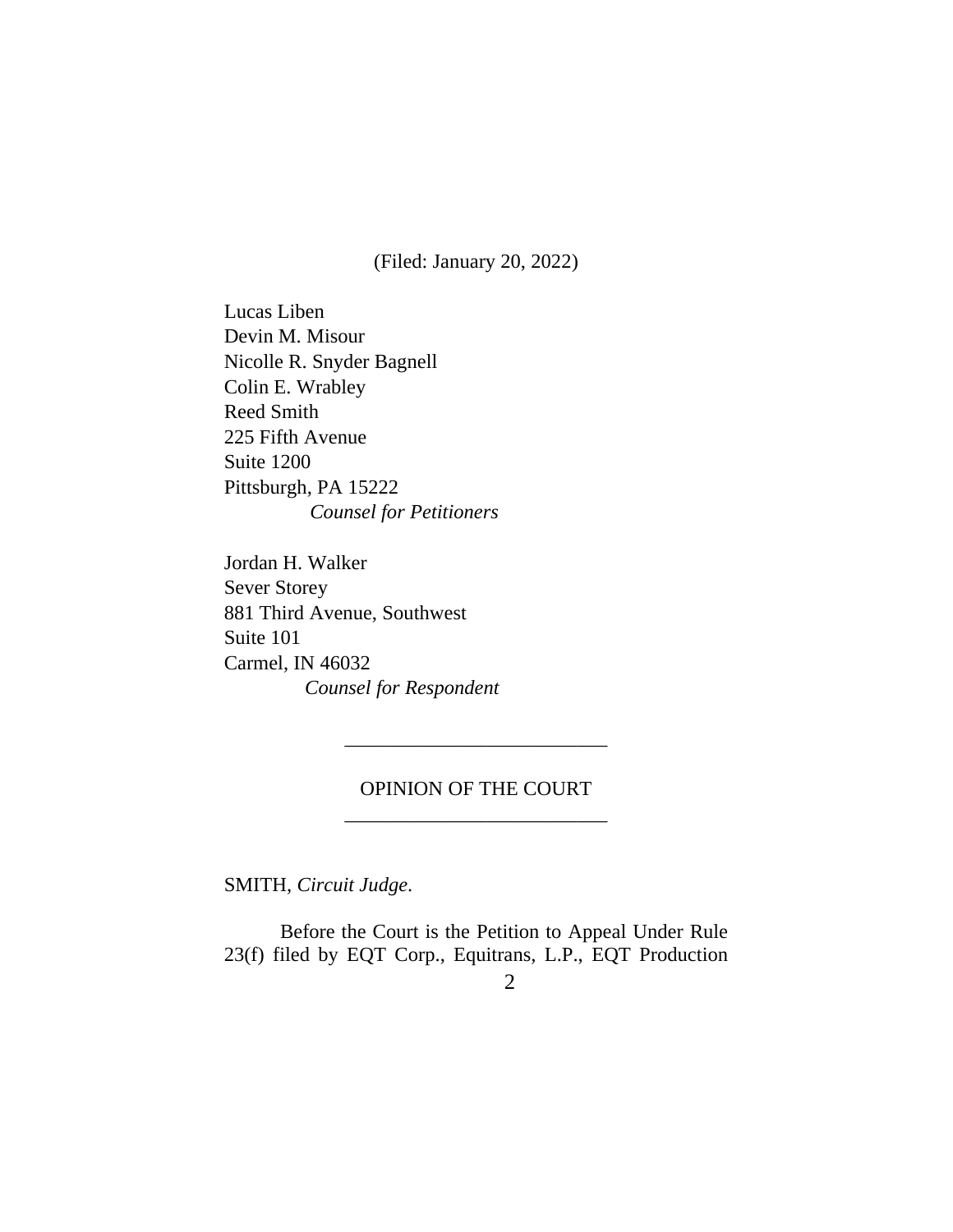Co., and EQM Midstream Partners, L.P. (collectively, "EQT"). For the reasons set forth below, the Court will **GRANT** the Petition.

I.

On July 30, 2018, roughly one hundred Pennsylvania landowners filed a class-action complaint against EQT alleging that EQT has been storing natural gas in six separate storage fields, thereby utilizing the landowners' underground pore space<sup>1</sup> without providing them due compensation. In May 2020, all landowners except for Domenic Laudato Jr. voluntarily dismissed their claims without prejudice. And in February 2021, Laudato moved for class certification, seeking approval of a class defined as:

> All persons and/or entities that own and/or owned real property—and/or natural gas storage rights to real property—located within the certificated boundaries of one or more of the Gas Storage Fields for any period of time not before Defendants' inception of the respective gas

<sup>&</sup>lt;sup>1</sup> The complaint alleged that EQT injects natural gas into "naturally occurring geologic formation[s] consisting of porous and permeable rock" on plaintiffs' properties when demand is low and withdraws it when demand is high. Complaint ¶¶ 113–14, 131, *Asbury v. EQT Corp.*, No. 2:18-cv-01005-CB (W.D. Pa. July 30, 2018) (Doc. No. 1); *see also* Joseph A. Schremmer, *Pore Space Property*, 2021 UTAH L. REV. 1, 7–8 (2021) (discussing what underground pore space is and why it is used for natural gas storage).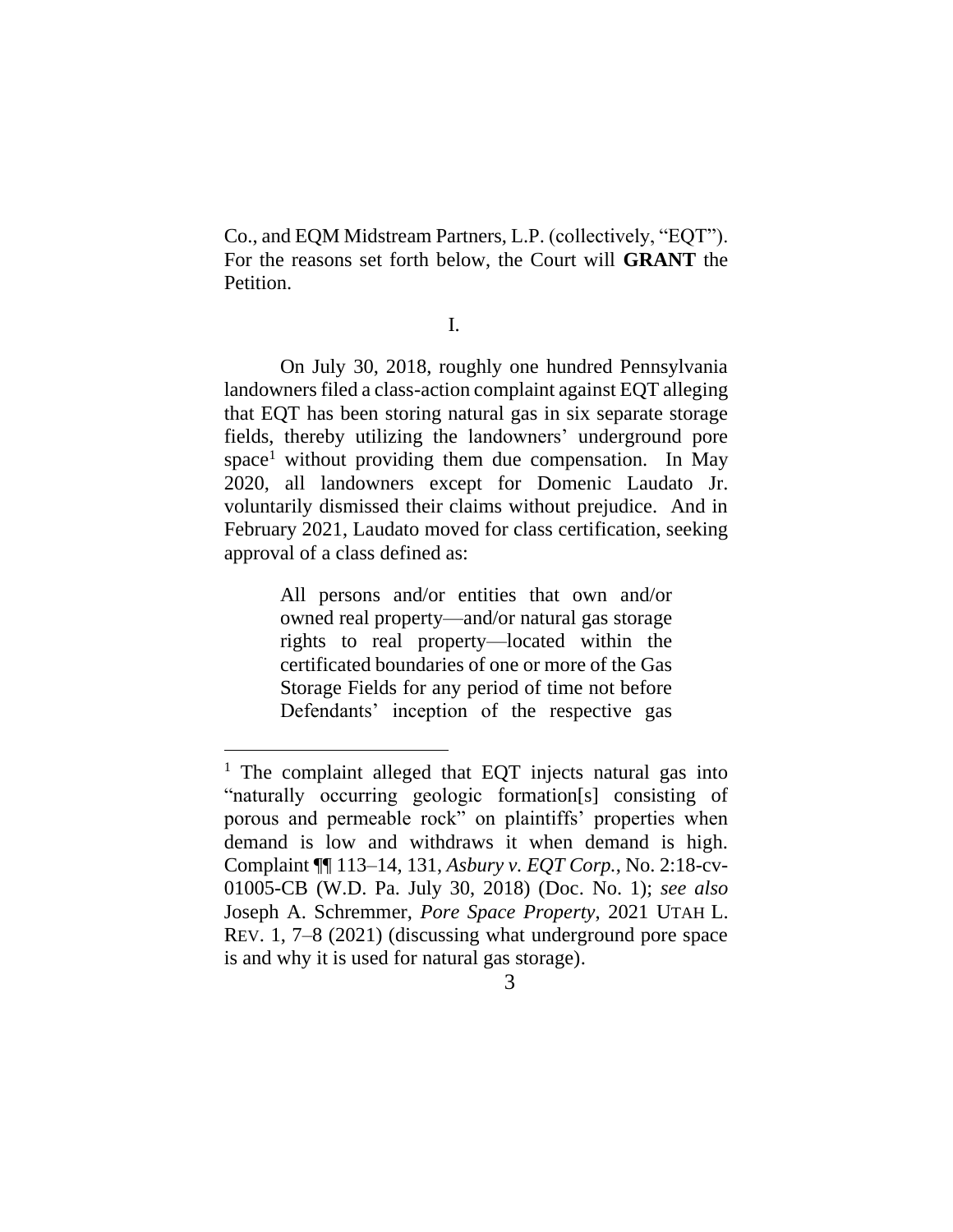storage field, but to whom Defendants have and had failed to compensate for natural gas storage rights within the respective field(s) for the entirety of time of real property or natural gas rights ownership.

The District Court agreed with Laudato that "it would seem in *everyone's* best interests to resolve this case on a class basis,"<sup>2</sup> and declared that "class certification will be granted, with instructions." Order at 1, *Asbury v. EQT Corp.*, No. 2:18 cv-01005-CB (W.D. Pa. Sept. 29, 2021) (Doc. No. 109) (emphasis in original). But it rejected Laudato's proposed class definition, thereby refusing to grant other downstream requests such as appointment as class representative,

<sup>2</sup> This Court has recognized that "global peace"—using the class vehicle for resolving all parties' claims stemming from certain conduct—is a "valid, and valuable, incentive" for defendants. *Sullivan v. DB Investments, Inc.*, 667 F.3d 273, 310–11 (3d Cir. 2011) (en banc). But EQT has made clear that it does not view class treatment as useful here. *See* Pet. at 28– 29 ("The court believed that a reformulation of the class definition might overcome these individualized issues and cure the reasons why certification is improper here, but that is both wrong and insufficient to support certification. The putative class members' claims inherently turn on individualized questions of property ownership and valuation, the class members' knowledge of their rights, and Defendants' specific conduct as to each tract and parcel of the class members' property. No redefinition of the class can change this."). Regardless, whether pursuing global peace is in a defendant's "best interests" is not for the District Court to decide.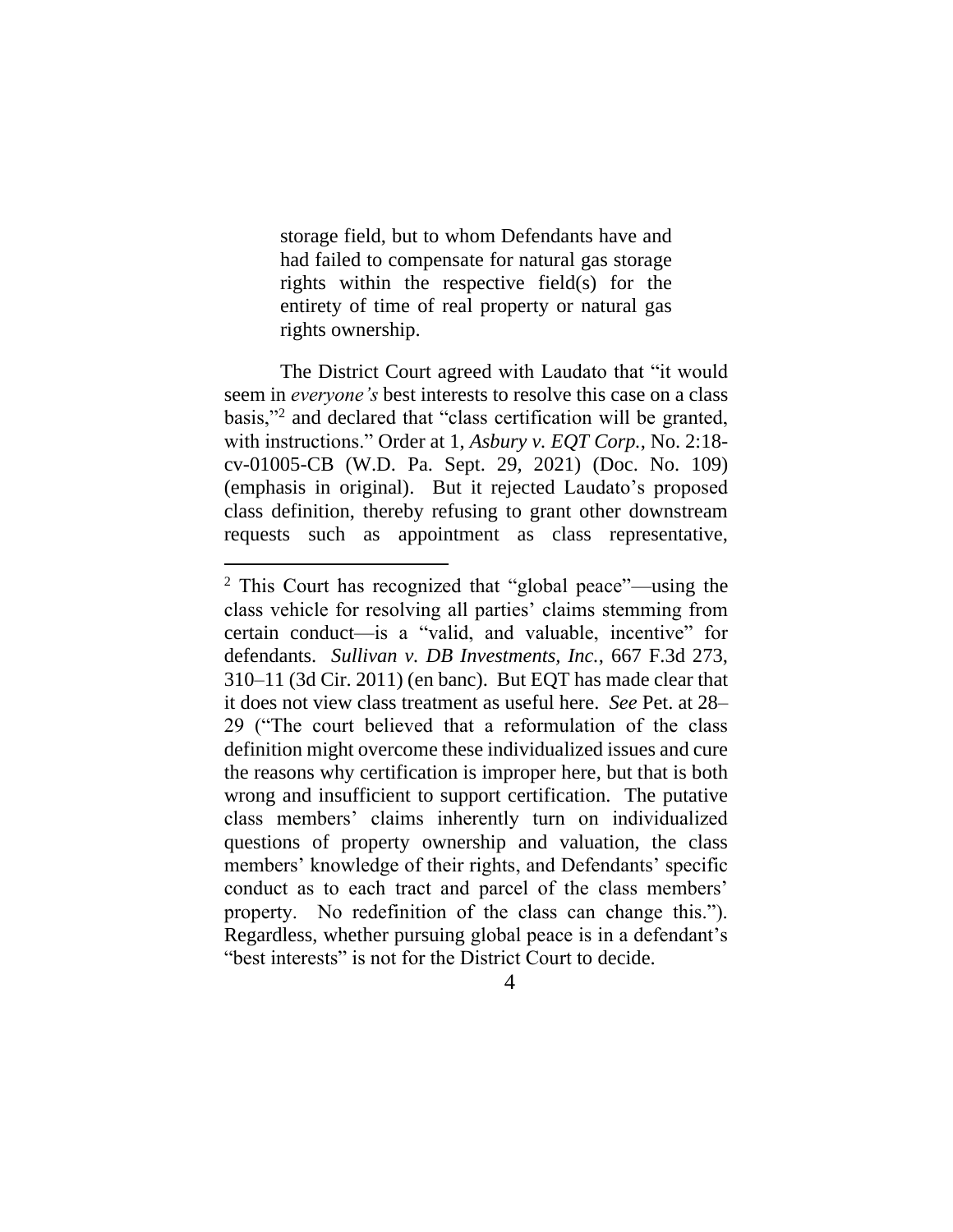appointment of class counsel, and certain issues' certification. The District Court then directed the parties to meet and confer "regarding the establishment of an appropriate class definition." *Id.* at 4.

This Petition followed.

#### II.

The District Court exercised federal-question jurisdiction over claims under the Natural Gas Act, as codified at 15 U.S.C. §§ 717–17z, and supplemental jurisdiction over other, related claims. 28 U.S.C. §§ 1331 & 1367.

The District Court's order is not a final order, so any exercise by this Court of jurisdiction over an appeal would be founded in 28 U.S.C.  $\S 1292(e)$ ,<sup>3</sup> through the invocation of Federal Rule of Civil Procedure 23(f). *See In re NFL Players Concussion Inj. Litig.*, 775 F.3d 570, 575–77 (3d Cir. 2014) (explaining the Court's jurisdiction over various interlocutory appeals, including class-action certification decisions). Rule 23(f) permits appeals "from an order granting or denying classaction certification under this rule, but not from an order under Rule 23(e)(1)." If the District Court's order is not

<sup>3</sup> Section 1292(e) provides that the "Supreme Court may prescribe rules" allowing for an interlocutory appeal not otherwise included in that section.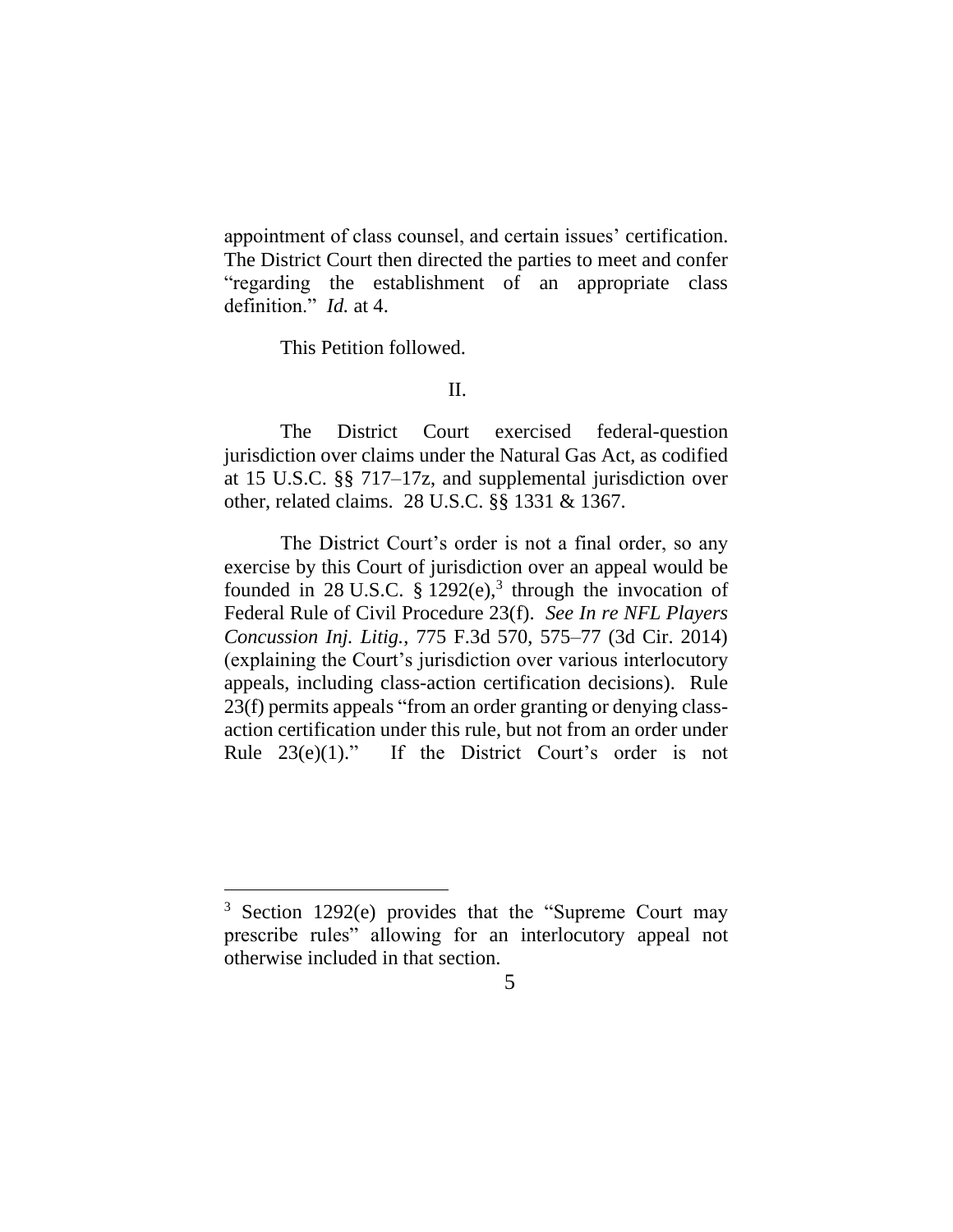countenanced by Rule 23(f) nor by any other rule, this Court would lack interlocutory jurisdiction.

Laudato argues that the Petition should be denied because this Court would not have jurisdiction to hear an appeal of the District Court's order, which—he argues—is not a Rule 23 grant or denial of class-action certification. According to Laudato, "a plain text reading of the district court's order in this matter reveals that it falls well short of an appealable 'certification order' under Rule 23(f)." But if the order granted class-action certification, we will not shield it from review just because it "falls well short of" the requirements of such an order. Here, the order clearly stated a grant of class certification.

For example, Laudato focuses on the "preliminary" nature of the District Court's order and places significant weight on such language: it *will* grant certification; an *ultimate* class-certification order is forthcoming; etc. Despite the forward-looking language, however, the District Court plainly contemplated that any subsequent certification order would be limited to merely redefining the class. *See* Order at 4 & n.4, *Asbury v. EQT Corp.*, No. 2:18-cv-01005-CB (W.D. Pa. Sept. 29, 2021) (Doc. No. 109). And to the extent Laudato tries to reframe the order as simple case management—directing the parties to meet and confer—the District Court also made clear that the order contained its final word on certification itself, leaving only the action of summarily adopting whatever reasonable proposal might arise from the parties' conference. *Id.* at 5 ("T]he Court summarily will adopt the side's proposals that are most reasonable and consistent with the law."). In sum, we conclude that the District Court granted class certification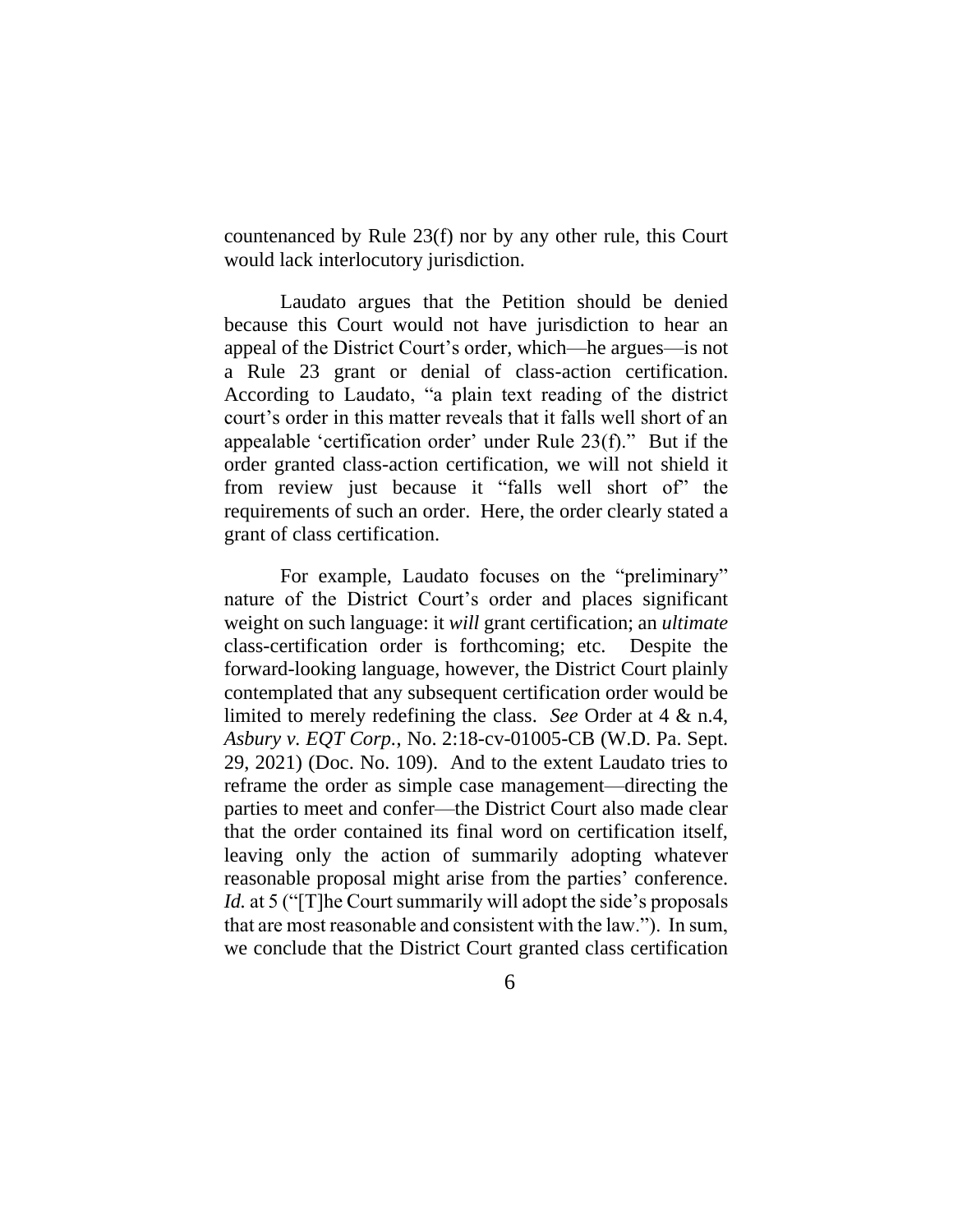despite refusing to, *inter alia*, define the class. *See id.* at 2 ("In sum, the Court is convinced, and therefore holds, that class treatment is appropriate."). Accordingly, the order clearly implicates Rule 23(f) and this Court can properly exercise our jurisdiction.<sup>4</sup>

### III.

Next, we turn to the standard for permitting a Rule 23(f) appeal. Rule 23(f) states only that "[a] court of appeals may permit an appeal from an order granting or denying classaction certification under [Federal Rule of Civil Procedure 23], but not from an order under Rule 23(e)(1)." The Committee Notes from Rule 23's 1998 amendment describe this permission as granting something "akin to the discretion exercised by the Supreme Court in acting on a petition for

<sup>4</sup> Laudato also argues that *In re NFL Players Concussion Injury Litigation* makes plain that "preliminary" certification orders are not subject to appeal under Rule 23(f). That case, however, dealt with the appealability of what would now be a Rule 23(e) settlement order, not a Rule 23(c) certification order. *See* 775 F.3d at 584. This Court's refusal to assume jurisdiction over settlement proposals that postpone class certification is inapposite. And if our precedents did not make that distinction clear, the Rules Committee's subsequent decision to amend Rule 23 to that end accomplished that objective. Neither our precedents nor the 2018 amendments to Rule 23 stand for the proposition that so-called "preliminary" grants of class-action certification are unappealable.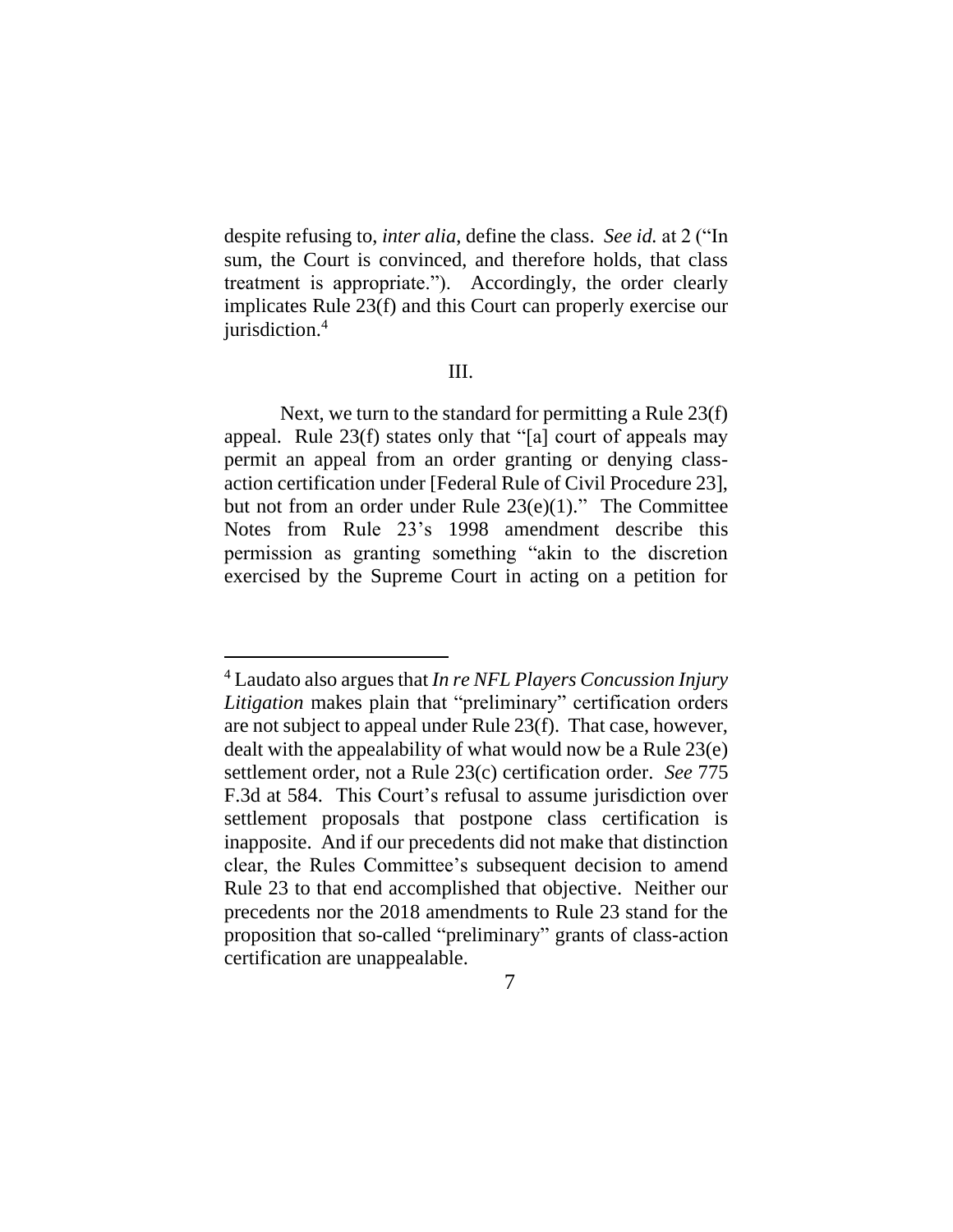certiorari" and as giving courts of appeals "unfettered discretion." FED. R. CIV. P. 23(f) comm. notes.

Despite the Committee's descriptions of the breadth of discretion accorded by Rule 23(f), Laudato argues that the permission must be construed narrowly as an exception to the final-judgment rule, citing our opinion in *Liberty Lincoln-Mercury, Inc. v. Ford Motor Co.*, 562 F.3d 553 (3d Cir. 2009). But *Liberty Lincoln* concerned an attempted end-around the final judgment rule through exercise of pendant jurisdiction over a partial summary judgment order alongside a preliminary injunction, not class-action certification. Regardless, Laudato would have this Court limit its discretion to only those "rare" cases that justify taking jurisdiction in interlocutory appeals. *See Chamberlan v. Ford Motor Co.*, 402 F.3d 952, 955 (9th Cir. 2005); *Sumitoto Copper Litig. v. Credit Lyonnais Rouse, Ltd.*, 262 F.3d 134 (2d Cir. 2001). <sup>5</sup> But that is hardly the

<sup>5</sup> While recognizing that they could embrace wide discretion, the Second and Ninth Circuits made clear that they disfavored Rule 23(f) appeals and set forth restrictive standards of review that "will rarely be met." *Sumitoto*, 262 F.3d at 140. The Second Circuit requires that "petitioners seeking leave to appeal pursuant to Rule 23(f) must demonstrate either (1) that the certification order will effectively terminate the litigation and there has been a substantial showing that the district court's decision is questionable, or (2) that the certification order implicates a legal question about which there is a compelling need for immediate resolution." *Id.* at 139. And the Ninth Circuit requires that "(1) there is a death-knell situation for either the plaintiff or defendant that is independent of the merits of the underlying claims, coupled with a class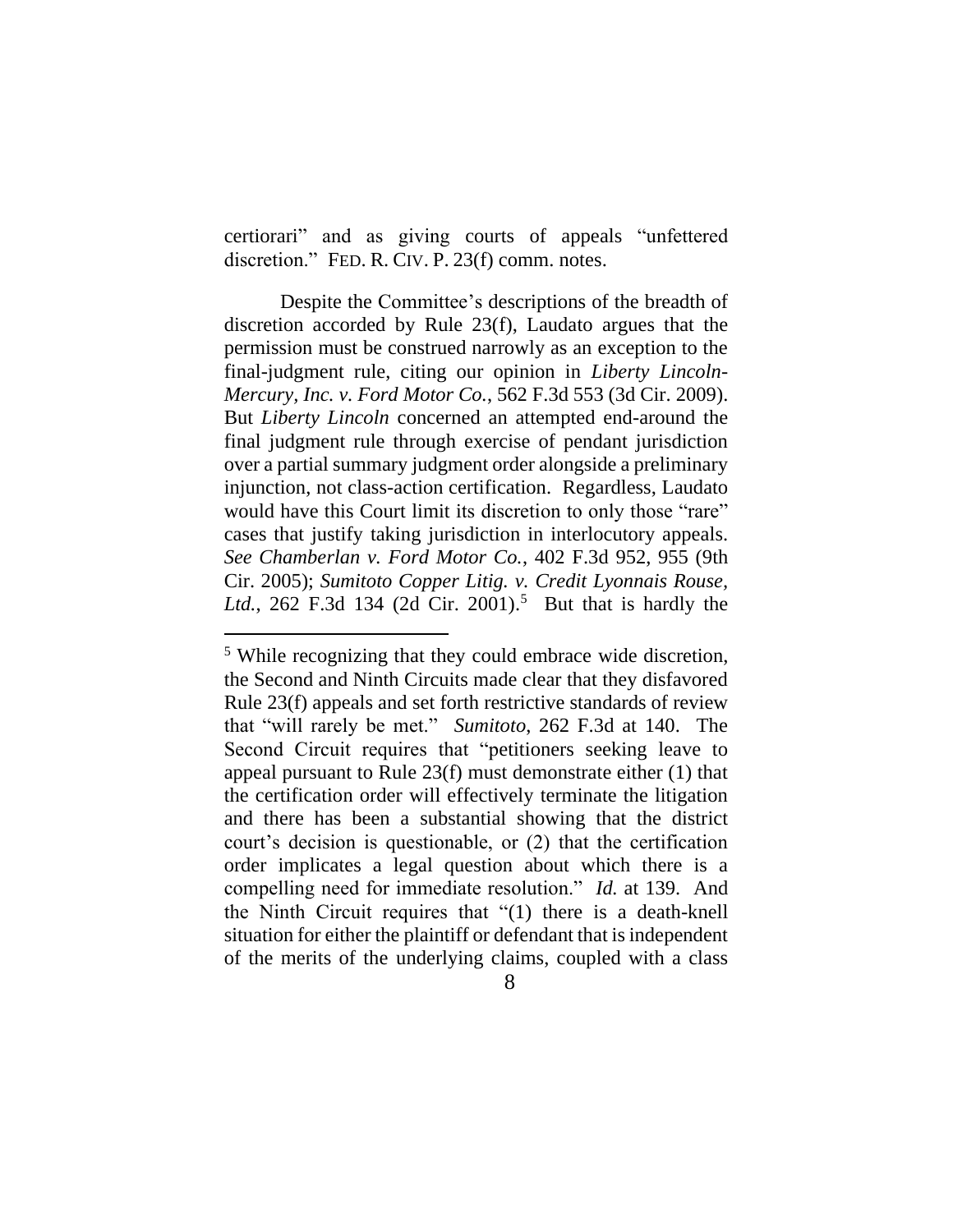"unfettered" discretion to permit appeals envisioned by the Committee Notes. FED. R. CIV. P. 23(f) comm. notes ("The courts of appeals will develop standards for granting review that reflect the changing areas of uncertainty in class litigation.").

Contrary to the more limited approaches some other circuits utilize, this Court exercises our "very broad discretion" using a more liberal standard. *Rodriguez v. Nat'l City Bank*, 726 F.3d 372, 376–77 (3d Cir. 2013). We have "identified several circumstances in which appellate review is appropriate," including: "when denial of certification effectively terminates the litigation because the value of each plaintiff's claim is outweighed by the costs of stand-alone litigation"; "when class certification risks placing inordinate . . . pressure on defendants to settle"; "when an appeal implicates novel or unsettled questions of law"; "when the district court's class certification determination was erroneous"; and "when the appeal might facilitate development of the law on class certification." *Id.* (quoting *Newton v.* 

certification decision by the district court that is questionable; (2) the certification decision presents an unsettled and fundamental issue of law relating to class actions, important both to the specific litigation and generally, that is likely to evade end-of-the-case review; or (3) the district court's class certification decision is manifestly erroneous." *Chamberlan*, 402 F.3d at 959.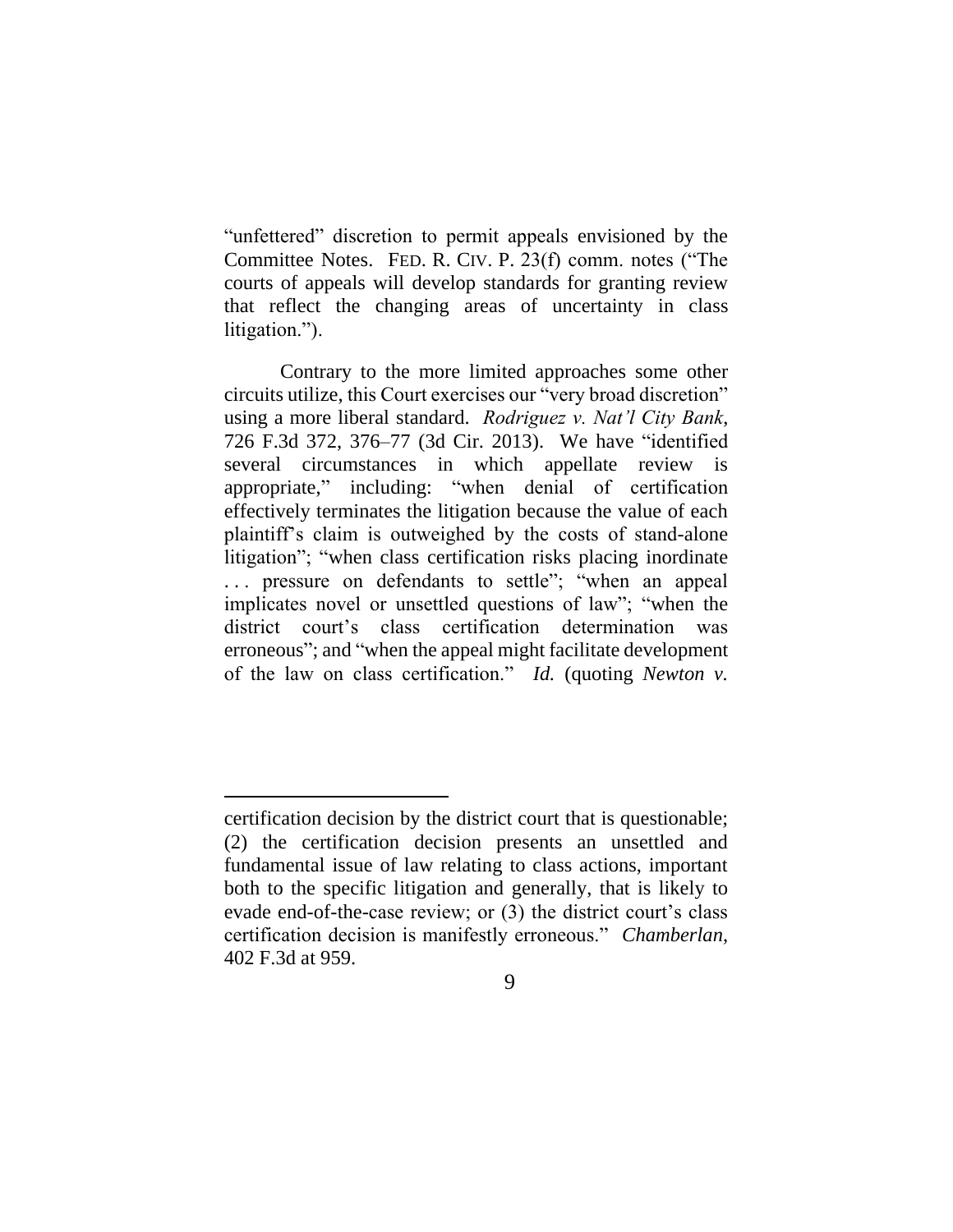*Merrill Lynch, Pierce, Fenner & Smith, Inc.*, 259 F.3d 154, 164–65 (3d Cir. 2001) (internal quotations omitted)).<sup>6</sup>

EQT argues that we should allow the appeal for three reasons. First, "[r]eview is necessary to correct the district court's manifest and fundamental errors at this pivotal moment in this putative class action." Pet. at 13 (internal quotation omitted).Second, "review will enable the Court to . . . reemphasize the need for a rigorous analysis of all of the Rule 23 requirements based on the legal elements of the claims and the parties' evidence, and clarify that conditional certification of an undefined class pending the parties' joint formulation of a satisfactory class definition is improper." *Id.* And third, "the usual pressure to settle inherent in a grant of class certification is magnified here by the court's avowed effort to leverage certification to drive Defendants to settle." *Id.*

Laudato argues that we should not allow the appeal for three reasons: the litigation was not effectively terminated by a denial of class certification because class certification was preliminarily granted; "[t]he Order did not, and could not, place 'inordinate or hydraulic' pressure on EQT to settle because, without a class definition, it would be impossible for either party to even understand what the parameters of, or parties to, such a resolution would be"; and "[t]he Order did not implicate or otherwise adjudicate any unsettled questions

<sup>6</sup> Laudato cites *Newton* for the proposition that there are only three general justifications for interlocutory class-certification review. In doing so, he ignores *Rodriguez*'s broader characterization of *Newton*.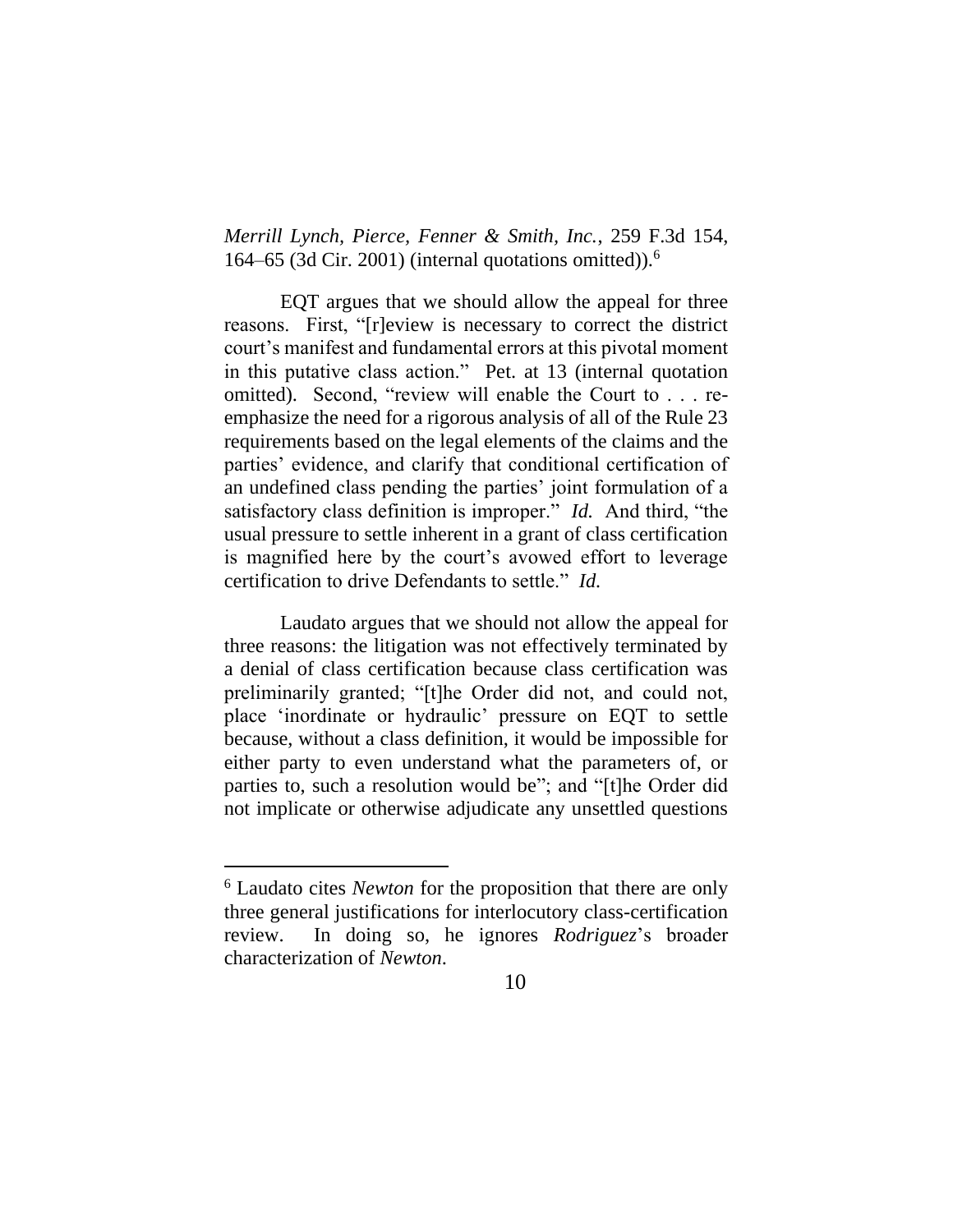of law because it simply determined that this matter should proceed as a class action lawsuit." Response at 16–17.

We agree with EQT that interlocutory review is appropriate. Contrary to Laudato's assertion, a class-actioncertification order that leaves unresolved a crucial element the class definition—is no less likely to exert substantial pressure on a defendant to settle than a standard class-actioncertification order. In some circumstances, that uncertainty may even create *more* pressure to settle. Here, beyond that general uncertainty, EQT could reasonably read the District Court's order as an attempt to nudge them towards settlement, further increasing that pressure. The District Court repeatedly suggested that it knew EQT's interests better than EQT did and hinted at the consequences of not playing along. *See* Order at 1, *Asbury v. EQT Corp.*, No. 2:18-cv-01005-CB (W.D. Pa. Sept. 29, 2021) (Doc. No. 109) ("In sum, it would seem in *everyone's* best interests to resolve this case on a class basis, Defendants for the purpose of manageably resolving their landuse rights and liabilities, and for the putative plaintiffs, to receive just compensation." (emphasis in original)); *id.* at 4 ("Assuming Defendants are, true to their words, desirous of resolving the potential liabilities flowing from their use of the FERC-sanctioned gas fields, it would appear in their interests to agree upon a crafted, rational class-definition, for the purposes of finality and for obtaining, to a reasonable degree of certainty, preclusive effect.").And those assertions culminated in a recommendation that EQT entertain settlement discussions through a mediator rather than continue to litigate its position. *Id.* at 5 & n.5 ("In light of the rulings and parameters established above, the Court believes that this case would benefit from another round of mediation."). Further, an